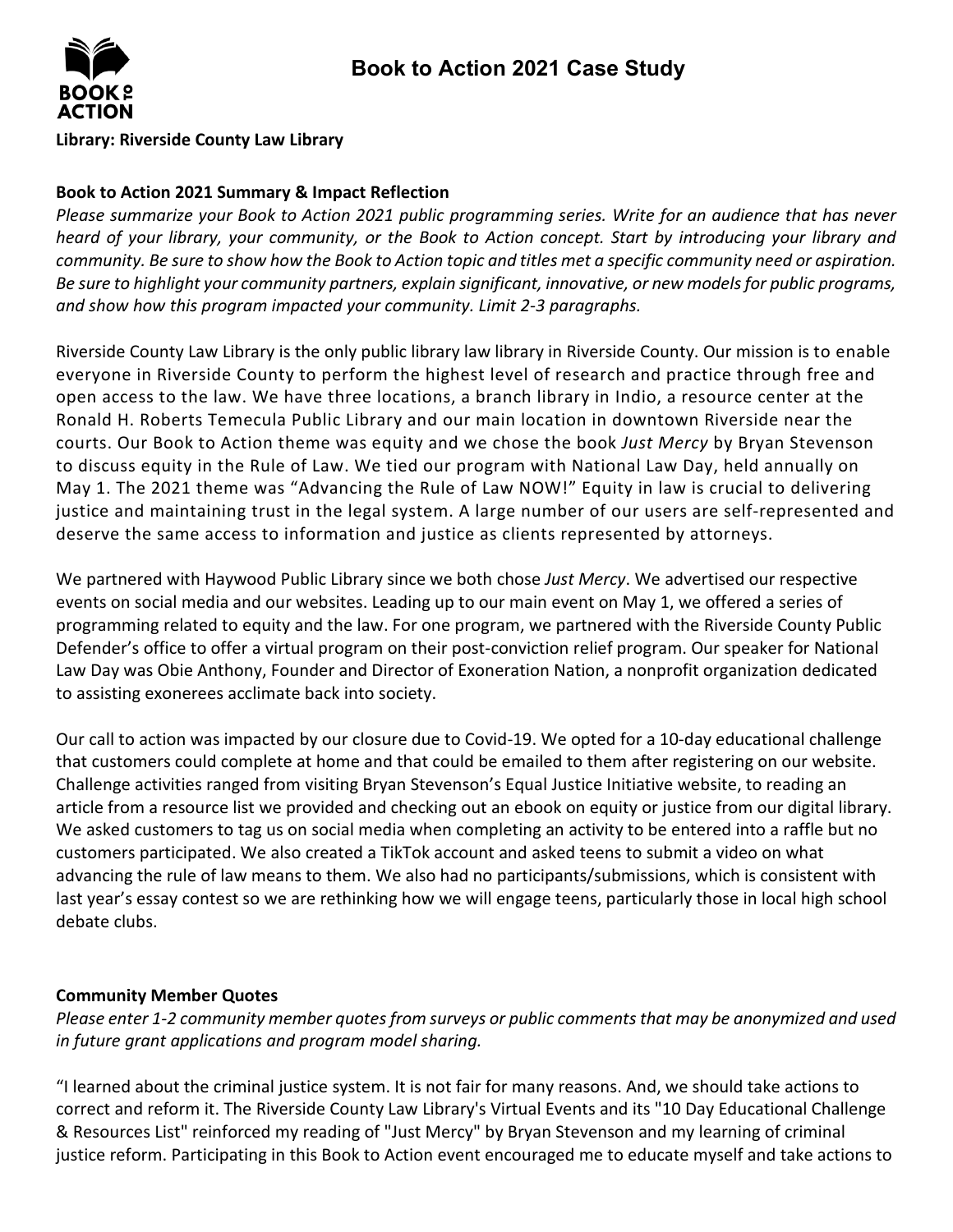work towards an equitable criminal justice system and equity in the law. I learned about Riverside County Law Library and I will use their resources and services. Thank you!"

"It revealed once again the misuse of the police force, the innocence of the convicted, and the impact of the media and demands of a community when a murder takes place in their town. Unfortunately, this is not a relic of the South only. This book reminds of the Central Park Five, whom the former President wanted to see convicted and given the death penalty, even though the youths were innocent."

# **Impact on Professional Development**

*Please summarize how participating in the Book to Action 2021 initiative impacted you and your team's professional development. As a result of participating in this program, what skills did you or your team learn? What professional takeaways would you share with others looking to improve community engagement with adults & intergenerational groups?*

Participating in the Book to Action 2021 initiative was a new experience for our library. Our team leader first learned of the initiative from their time working in public libraries and wanted to bring it into the law library environment. It was the first time our law library had participated in a statewide program of this scale that focused on community action. We all saw how implementing this programming was in line with our goal as a law library to provide legal information to the community. Staff members each had a chance to participate in programming activities, lead book discussions, and have staff wide discussions on how we can further improve our role to the public and legal professionals. Additionally, we added nonfiction materials to our collection on the topic of equity that aligns with these goals. The Book to Action initiative provided us with the ability to show that this type of programming is not only needed, but also wanted as these topics are relevant to our community. We would encourage other specialized libraries to participate in the initiative to expand their programming and community engagement opportunities.

### **Final Words of Advice**

*What brief bit of advice (1-2 sentences) would you give to library staff members interested in coordinating a Book to Action or similar community engagement series for adults and intergenerational groups in their community?*

Have buy in from your admin and don't be afraid to apply- the application process isn't that strenuous, and the program is so rewarding!

**Total # Programs:** 4 **Total Attendance at Programs:** 29 with 82 views of 3 recorded programs **Book to Action URL(s):** https://www.rclawlibrary.org/ **Book to Action Images: Please attach 1-2 images (.jpg or .png files only) that best represent your Book to Action 2021 series.** *Sample File Name: BTA 2021 San Leandro Library Image 1.jpg.*

**Image 1 File Name:** An Afternoon with Obie Anthony, Exonerated Nation.png

**Image 1 Caption:** On May 1, Obie Anthony, Founder and Director of Exonerated Nation, spoke about being wrongfully convicted of a crime and how that experience compelled him to create his nonprofit company. The event was our National Law Day program.

**Image 2 File Name:** Riverside County Board of Supervisors declared May 1 National Law Day in Riverside County.png